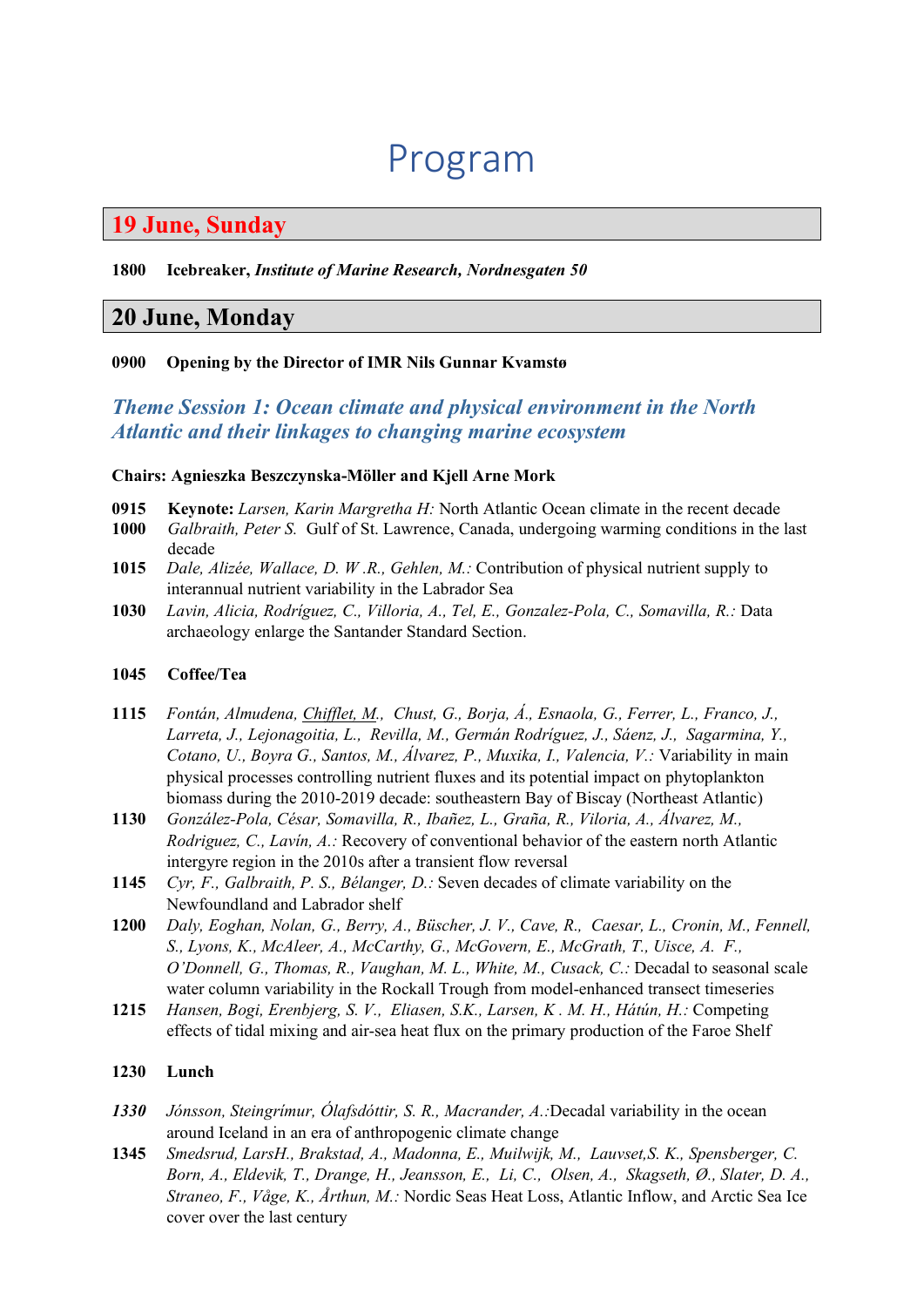- **1400** *Gjelstrup, Caroline V. B., Sejr, M. K., de Steur, L., Christiansen, J. S., Granskog M. A., Koch, B., Møller E. F., Winding, M. H. S., Stedmon C. A.:* Warm meets fresh: Thinning of Polar water layer and shoaling of Atlantic water on the Northeast Greenland shelf
- **1415** *Skagseth, Øystein, Broms, C., Gundersen, K., Hátún, H., Kristiansen, I., Kjell Arne Mork, K. A., Petursdottir, H., Søiland, H.:* Variability in Atlantic and Arctic waters in the Norwegian Basin and ecosystem implication
- **1430** *Ingvaldsen, Randi Brunvær, Assmann, K. M., Primicerio, R., Fossheim, M., Polyakov, I. V.:*  Physical manifestations and ecological implications of Arctic Atlantification
- **1445** *Jones, Elizabeth, Chierici, M., Lødemel, H. H., Mourgues, C.:* Ocean acidification variability in the Atlantic and Arctic influenced Norwegian waters
- **1500** *Gimenez, Jose Luis, Boersma, M., Wiltshire, K. H.:* Marine Heatwaves: The new normal? A multiple baseline approach

#### **1515 Coffee/Tea**

- **1545** *Hátún, Hjálmar, da Silva, T., Skagseth, Ø., Grønkjær, P.:* Physical Drivers of Biogeographical Shifts in the Northeastern Atlantic – and Adjacent Shelves
- **1600** *Wiltshire, Karen Helen, Amorim, F., Lemke, P., Rick, J., Gimenez, L., Boersma, M., Guignard M., Kirstein, I. V.:* Ecologically relevant scales of temperature in the North Sea
- **1615** *Trifonova, NedaIvova, Scott, B., De Dominicis, M., Waggitt, J., Wolf, J.:* Indicators for whole ecosystem responses to separate climate form anthropogenic change in coastal seas

### *Theme Session 2: Decadal change and trends in North Atlantic/sub-Arctic plankton and their ecosystems*

#### **Chairs: Luis Valdés, Todd O'Brien**

- **1630 Keynote:** *Bode, Antonio:* Plankton in the new millennium: synchronic multidecadal trends and regime shifts
- **1715** *O'Brien, ToddD., Members of the ICES Working Group on Zooplankton Ecology (WGZE), members of the ICES Working Group on Phytoplankton and Microbial Ecology (WGPME):* Changes and trends in North Atlantic plankton: A time-series-based overview from the ICES zooplankton and phytoplankton ecology working groups
- **1730** *Browman, Howard:* ICES publication special issue
- **1745 Break**
- **1800 – 2000 Poster Session A**

### **21 June, Tuesday**

- **0830** *Guignard, Maïté S., Maarten Boersma, M., Wiltshire, K. H.:* Shifting ecological niches of phytoplankton and zooplankton under environmental change
- **0845** *Balkoni, Areti, Wiltshire, K. H.:* What drives phytoplankton bloom dynamics at Helgoland Roads?
- **0900** *Clarke, Dave, Bresnan, E., Andersen, P., Anderson, D., Andree, K., Campás, M., Cembella, A., Davidson, K., De Rijke, M., Eikrem, W., Fernández, L., Fernández-Tejedor, M., Garces, E., Goncalves, A., Jacobsen, S., Karlson, B., Kobos, J., Kremp, A., Kulis, D., Lemoine, M. Lewis, A., Marnan, L., Mazur-Marzec, H., McKenzie, C., McKinney, A., Miller, P., Naustvoll, L. J., Pazos, Y., Poelman, M., Provoost, P., Siano, R., Sildever, S., Silva, A., Suikkanen, S., Swann, S., Vaiciute, D., Vila, M., Enevoldsen, H.:* Regional changes in harmful algal events in the North Atlantic area from 2010 – 2019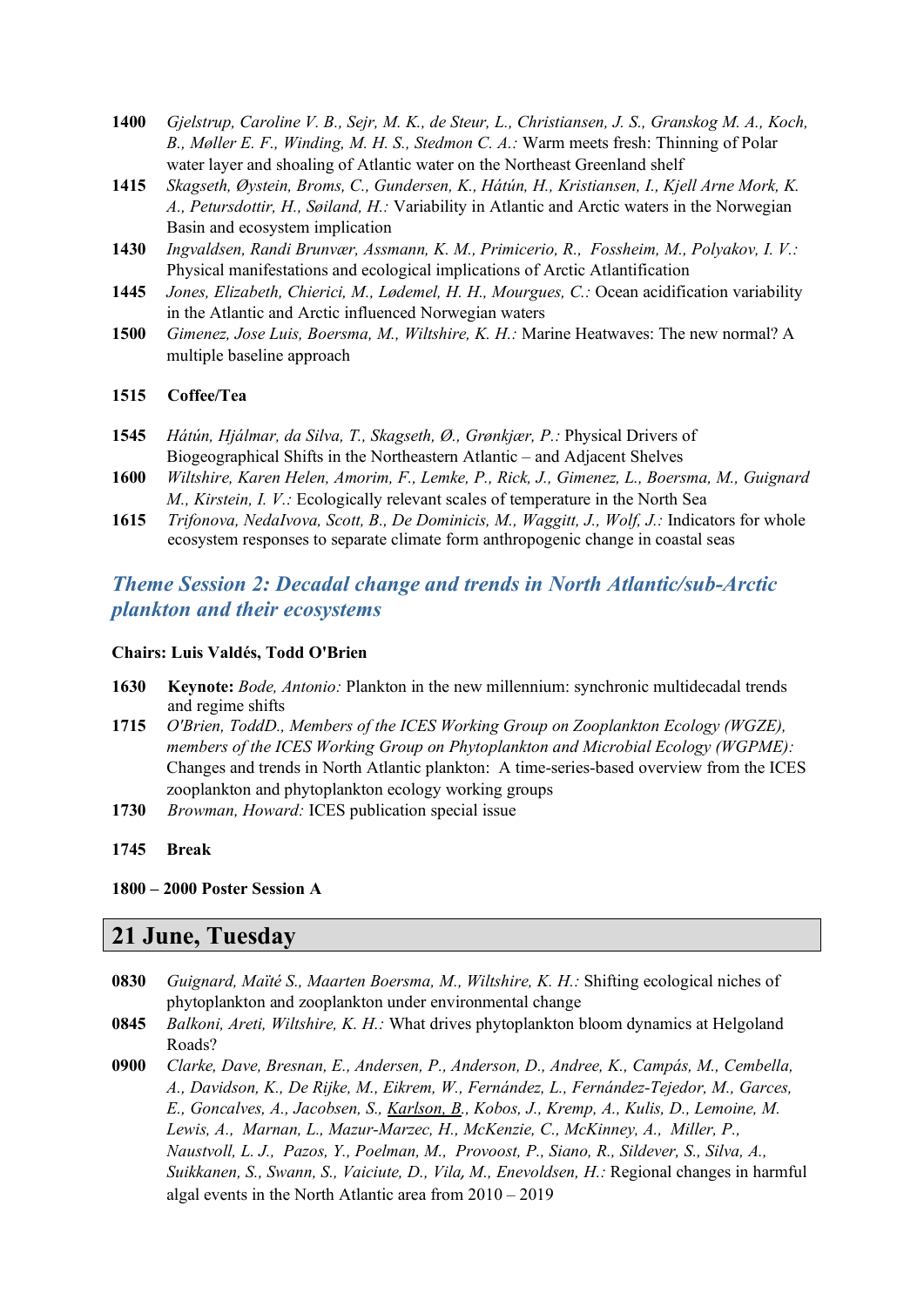- **0915** *Leitao, Emma, Brennan, C. E., Gentleman, W. C., Maps, F., Johnson, C. L.:* Environmental variability shapes copepod life history: What we learn from optimizing a C. finmarchicus population model in the northwest Atlantic
- **0930** *Kristiansen, Inga, Hátún, H., Eliasen, S. K., Jacobsen, J. A., Eilif Gaard, F., Petursdóttir, H.:* Spatial variability of the feeding conditions for the Norwegian spring spawning herring in May
- **0945** *Broms, Cecilie, Børsheim, K. Y., Skagseth, Ø., Utne, K. R., Surma, S., Skogen, M. D., Lam, M. E., Pétursdóttir, H., Melle, W., Kristiansen, I., Gundersen, K., Pitcher, T. J., Libungan, L. A., Fiksen, Ø., Ólafsdóttir, A.:* Effects of bottom-up and top-down processes on lower trophic levels in the Norwegian and adjacent seas during the last decade
- **1000** *Karlson, Bengt, Johansen, M., Karlberg, M., Skjevik, A. T.:* Long term changes in the diversity and biogeography of phytoplankton communities in the Skagerrak-Kattegat, NE Atlantic

### **1015 Coffee/Tea**

- **1045** *Szeligowska, Marlena, Trudnowska, E., Boehnke, R., Błachowiak-Samołyk, K.:* Inter-annual variability in particles and zooplankton in the warming Arctic fjord (Isfjorden, West Spitsbergen)
- **1100** *Holland, Matthew M., McQuatters-Gollop, A:.* Decadal variability in the response of plankton lifeforms and taxa to environmental drivers
- **1115** *da Silva, Edson F. F., Counillon, F., Brajard, J., Korosov, A., Pettersson, L., Samuelsen, A., Keenlyside, N.:* Twenty-one years of phytoplankton bloom phenology in the Barents, Norwegian and North seas
- **1130** *Skjoldal, Hein Rune:* Size-fractioned zooplankton biomass in the Barents Sea ecosystem: changes during four decades of warming and four capelin collapses (1980-2020)
- **1145** *Vad, Johanne, Puerta P., Head E., Kenchington T., Kenchington E.:* Temporal trends in zooplankton community composition and life stage abundances on the Scotian Slope during 1999-2019
- **1200** *Deschamps, Margot, Boersma M., Meunier C., Di Pane J.:* Evidence of major shift in the copepod functional community of the southern North Sea in the late 80s: environmental factors and potential repercussions on the food web
- **1215** *Di Pane, Julien, Wiltshire, K. H., McLean, M. J., Boersma, M., Meunier, C. L.:* Environmentally induced functional shift in phytoplankton communities and its consequences for ecosystem functioning
- **1230** *Marques, Raquel, Otto, S. A., Di Pane, J., Boersma, M., Kröncke, I., Meunier, C., Möllmann, C., Neumann, H., Wiltshire, K. H., Renz, J.:* Long-term shifts in taxonomic and functional biodiversity of the meso-/macrozooplankton community in the Southern North Sea, mediated by environmental and anthropogenic changes

### **1245 Lunch**

### *Theme Session 4: Expanding horizons: assessing decadal changes and incorporating Social-Ecological Systems in the North Atlantic*

#### **Chairs: Caroline Cusack and Silvana Birchenough**

- **1345 Keynote:** *Charles, Anthony:* Understanding and incorporating human dimensions of marine social-ecological systems
- **1430** *Townhill, Bryony L., Reppas-Chrysovitsinos, E., Sühring, R., J. Halsall, C. J., Mengo, E., Sanders, T., Dähnke, K., Crabeck, O., Kaiser J., Birchenough, S. N. R.:* Pollution in the Arctic Ocean: An overview of multiple pressures and implications for ecosystem services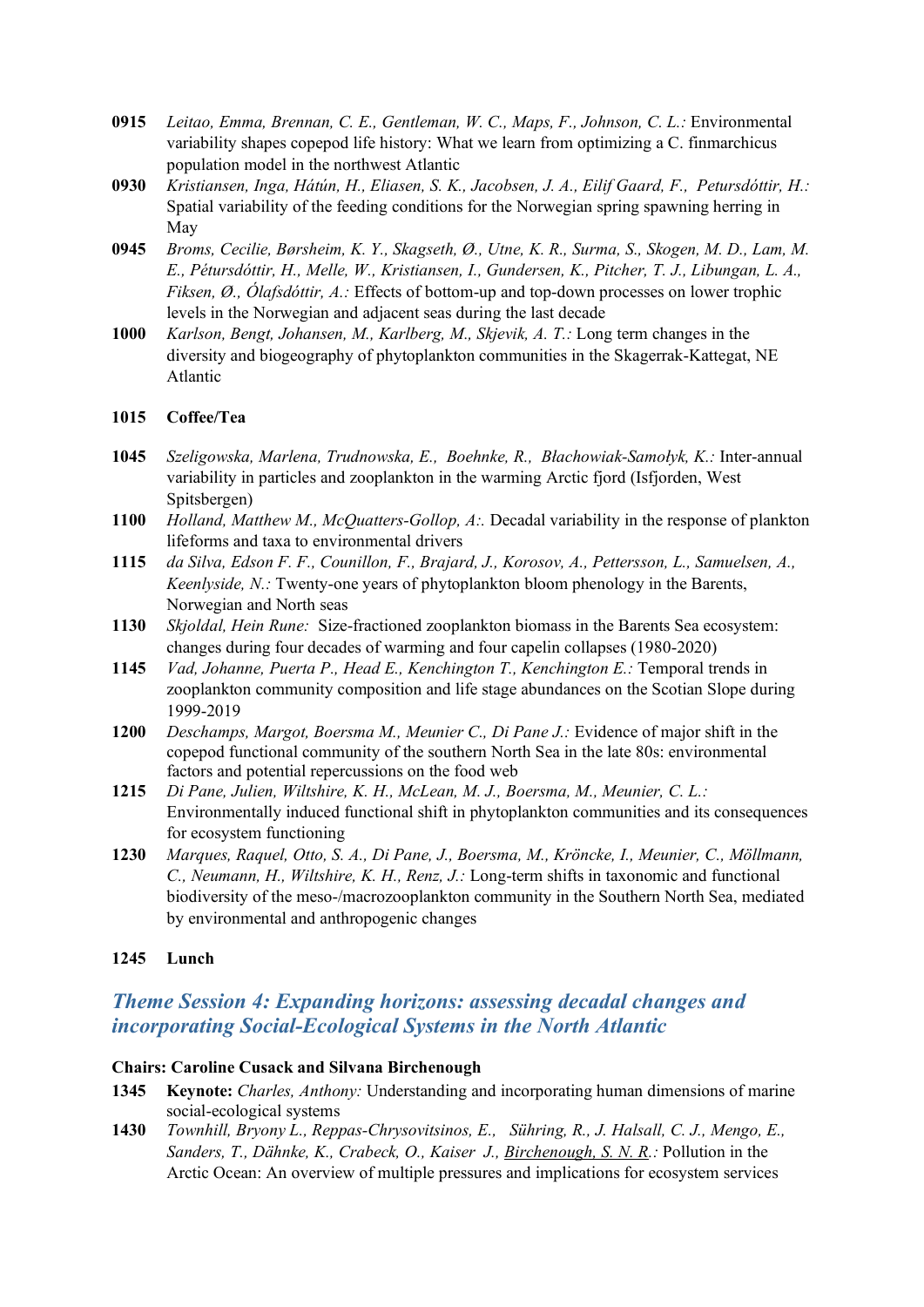- **1445** *Beckensteiner, Jennifer, Charles A., Villasante, S., Le Grand, C., Thébaud, O.:* Resilience for whom and according to what criteria? An examination of adaptation to changes in the Bay of Biscay anchovy fishery
- **1500** *Liu, Xiaozi, Costello, C., Heino, M., Ojea, E.:* Shifting stocks and the consequences of nonadaptive transboundary fisheries agreements

#### **1515 Coffee/Tea + Poster session B**

- **1615** *Quillet, Etienne, Plante, S., Pigeon, L. E.:* Influence of the social representations on actors' adaptation strategies of the redfish (Sebastes spp.) fishery in the face of social ecological changes in the Gulf of St. Lawrence (Canada)
- **1630** *Lam, Mimi E, Perryman, H. P., Surma, S., Pitcher, T. J.:* Inserting Values in Ecosystem-based Fisheries Management
- **1645** *Buttay, Lucie, Solvang, H., Planque, B.:* Combining social and ecological time series to describe long-term dynamics of the Norwegian Sea ecoregion.
- **1705 Early career networking activities**
- **1900 Symposium Dinner at the Aquarium of Bergen, Nordnesbakken 4**

## **22 June, Wednesday**

### *Theme Session 3: Trends and drivers of decadal variability in fish and invertebrates*

#### **Chairs: Kathy Mills, Sigrid Lehuta and Tara Marshall**

- **0830 Keynote:** *Hollowed, Anne B:* Scientific advancements in the study of the impacts of climate change and decadal variability on marine ecosystems and options for future management of living marine resources
- **0915** *Planque, Benjamin, Favreau, A., Husson, B., Mousing, E. A., Hansen, C., Broms, C., Lindstrøm, U., Sivel, E.:* Reconstructing trophic interactions in the Norwegian Sea pelagic food-web over multiple decades.
- **0930** *Merillet, Laurene, Skogen, M. D., Vikebø, F., Jørgensen, L. L.:* Fish communities of subarctic fjords show early signals facing climate change compared to benthic communities: the example of the Porsangerfjord, Norway.
- **0945** *Silvar-Viladomiu Minto,C., Lordan, C., Brophy, D., Bell, R., Collie, J., David G. Reid, D. G.:* Stochastic modelling of fish recruitment productivity in the Celtic Seas Ecoregion
- **1000** *Mills, Kathy E., Kerr, L. A., Nye, J. A.:* Emergence of climate change effects on Northeast U.S. fish populations and communities
- **1015** *Le Bris, Arnault:* Decadal variability in the American lobster fishery across the Northwest Atlantic

#### **1030 Coffee/Tea**

- **1100** *Jónsdóttir Ingibjörg G., Björnsson, B., Ragnarsson, S. A., Elvarsson, B. Þ., Sólmundsson, J.:*  Distribution and condition of haddock following population expansion
- **1115** *Vad, Johanne, Puerta P., Kenchington T., Head E., Kenchington E.:* Temporal trends in demersal fish and invertebrate abundances on the Scotian Slope during 1999-2019
- **1130** *Polo, Julia, Pecuchet, L., Hidalgo, M., Primicerio, R., Sainz-Bariain, M., Punzón, A., López-López, L.:* Disentangling the effects of fishing and climate in bentho-demersal communities by assessing their vulnerability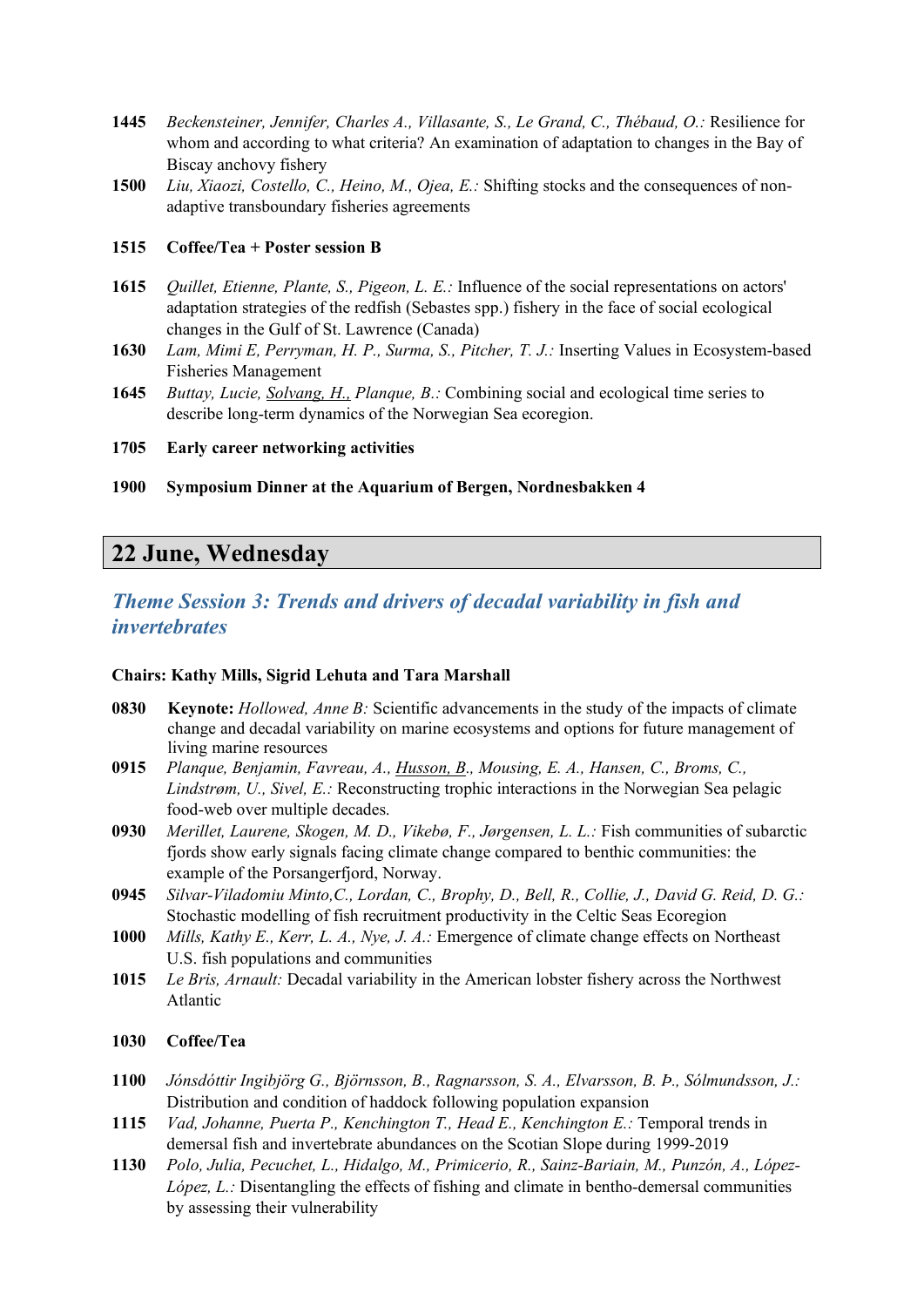- **1145** *Ottersen, Geir Holt, R. H.:* Barents Sea cod recruitment less affected by temperature variability when spawning stock includes old, large fish
- **1200** *Vollset, Knut Wiik, Urdal, K., Kjell Utne, K., Thorstad, E. B., Sægrov, H., Raunsgard, A., Skagseth, Ø., Lennox, R. J., Østborg, G. M., Ugedal, O., Jensen, A. J., Bolstad, G. H., Fiske, P.:* Evidence of an ecological regime shift in the North-east Atlantic revealed from the unprecedented reduction in marine growth of Atlantic salmon
- **1215** *Olafsdottir, Anna H., Guðnason, K., da Silva, T., Pétursdóttir, H., Ólafsdóttir, S.:* Location of the arctic front east of Iceland during summer impacts mackerel migration into Icelandic waters.

### **1230 Lunch**

- **1330** *Frank, Kenneth T, Petrie, B., Leggett, W. C.:* Temporal evolution of critical traits, trophic interactions and their relationship to cod stock collapse and recovery
- **1345** *dos Santos Schmidt, Thassya C., Slotte, A., Olafsdottir, A. H., Nøttestad, L., Jansen, T., Jacobsen, J. A., Homrum, E. Í., Eliasen, S. K., Smith, L., Bjarnason, S., Lusseau, S. M., Ono, K., Hølleland, S., Thorsen, A., Kjesbu, O. S.*: Atlantic mackerel (Scomber scombrus) migrates farther north to spawn under the current warm climate scenario
- **1400** *Utne, Kjell Rong, Skagseth, Ø., Thorstad. E., Wennevik, V.:* Northeast-Atlantic salmon postsmolt – geographic variation in marine feeding and the effect a changing ecosystem
- **1415** *Peñas-Torramilans, Raquel, Castelle, B., Outeiral, R., Santiago, T., Seoane, P., Vázquez, E., Weidberg, N.:* Study of wave trends along the Galician coast and evaluation of their potential impact on the quality of the stalked barnacle, Pollicipes pollicipes
- **1430** *Henriksen, Ole, Rindorf, A., Mosegaard, H., Payne,M. R., van Deurs, M.:* Get up early: Revealing behavioural responses of sandeel to ocean warming using commercial catch data
- **1445 Summary of sessions and closing remarks**
- **1515 Adjourn**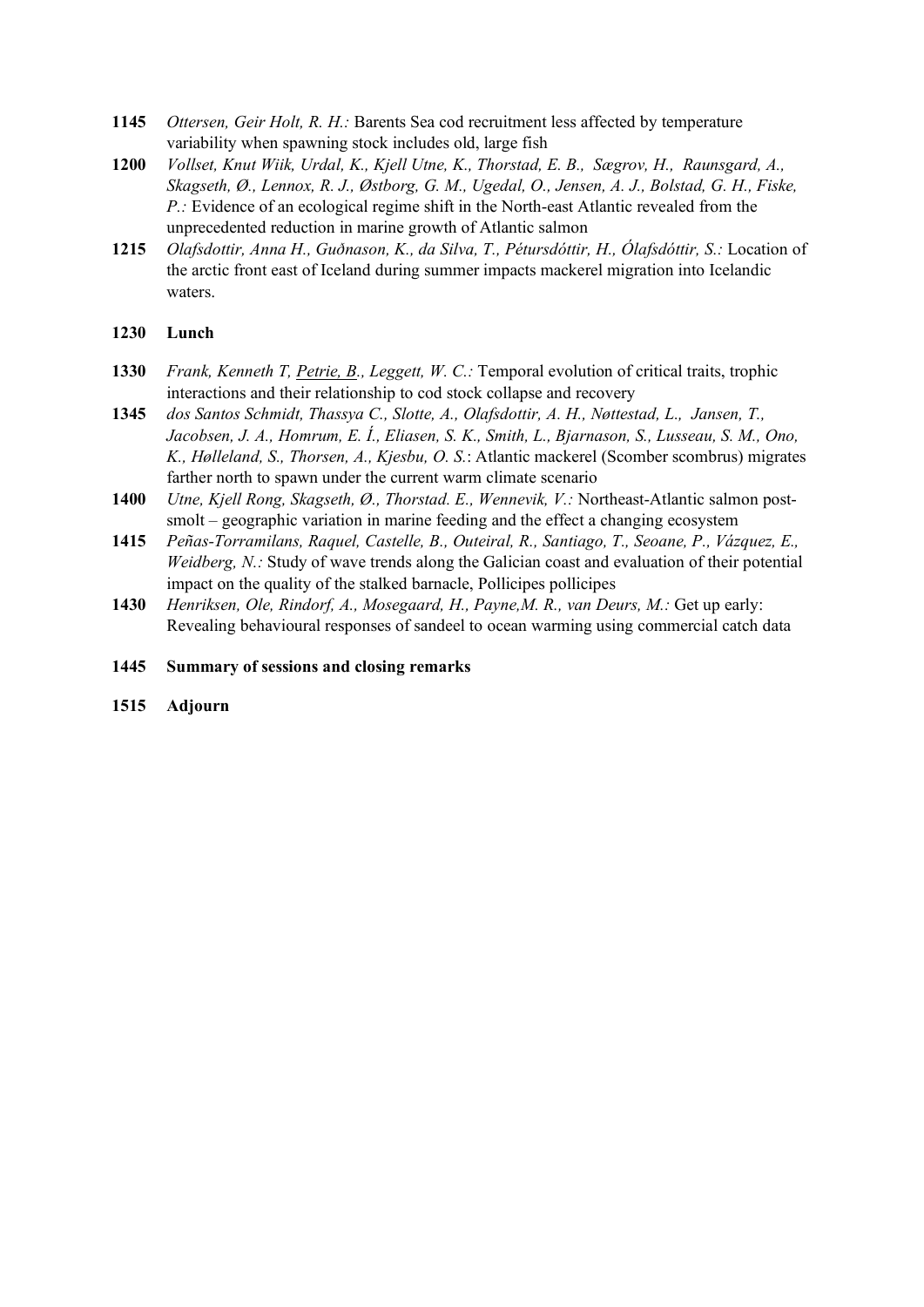# Posters

### *Theme Session 1: Ocean climate and physical environment in the North Atlantic and their linkages to changing marine ecosystem*

- 1. *Ólafsdóttir ,A., Arneberg, P., Planque, B., Anker-Nilsen, T., Bjarnason, S., Broms, C., Børsheim, K. Y., Eliassen, S., Frie, A. K., Hallfreðsson, E., Hansen, C., Homrum, E. Í., Høines, Å., Libungan, L., Liu, X., Lorentsen, S. H., van der Meeren, G., Mell:* A summary of ecosystem status and trends for the Norwegian Sea
- 2. *Sandøy, A. B., Mousing, E. A., Budgell, W. P., Hjøllo, S. S., Skogen, M. D., Ådlandsvik, B.:*  Barents Sea plankton production and controlling factors in a fluctuating climate
- 3. *Sammartino, S., García-Lafuente, J., Nadal-Arizo, I., Sánchez-Leal. R.:* How biomass diel migration affects the reliability of currents measurements in the Strait of Gibraltar?
- *4. García-Lafuente, J., Sammartino, S., Sánchez-Leal. R., Nadal-Arizo, I., Naranjo, C.:*  Increased warming trend of the Mediterranean outflow into the North Atlantic Ocean
- 5. *Sánchez-Leal. R., Bellanco.MJ., González-Pola, C., Sammartino, S., Garcia-Lafuente, J., Naranjo, C., Vargas-Yañez, M., Roque, D., Bruno, M.:* Thermohaline and transport variability in the Gulf of Cadiz in the 2010s
- *6. Cyr, F., Galbraith, P. S., Bélanger, D.:* Seven decades of climate variability on the Newfoundland and Labrador shelf
- *7. Skjelvan, I., Lauvset, S., Johannessen, T., Gundersen, K., Skagseth, Ø.:* Decadal trends in Ocean Acidification from the Ocean Weather Station M in the Norwegian Sea
- 8. *Assmann, K. M., Husson, B., Ingvaldsen, R. B., Fossheim, M., Primicerio, P.:* Asymmetric Atlantification in the Barents Sea and its effect on the ecosystem
- 9. *Wakamatsu, T., Raj, R.:* On the prolonged summer spring bloom period in the Norwegian Sea during 2010-2019.
- 10. *Saes, M., Gjelstrup, C. V. B., Stedmon, C. A.:* Separating annual, decadal and regional change in sea surface temperature in the Northeastern Atlantic and Nordic Seas
- 11. *del la Barra, P., van Leeuwen, S., Bijleveld, A., Bom, R., Camphuysen, K., Dekinga, A., Dekker, R., Ens, B., Jan van Gils, J., Holthuijsen, S., ten Horn, J., van Leeuwen, A., van der Molen, J., Peck, M., Piersma, T., Philippart, K., van der Veer, H:* Long-term shifts in main drivers of coastal food webs
- *12. Mork, K. A., Skagseth, Ø., Søiland, H.:* Water mass properties and distribution in the Nordic Seas during the 2010s, and in relation to the changes during the last 50 years
- 13. *Walczowski, W., Merchel, M., Wieczorek, P.:* Ocean climate changes in the north-eastern Greenland Sea from synoptic and Lagrangian measurements
- 14. *Büscher, J. V., McGrath, T., McAleer, A., Fennell, S., McGovern, E., Cusack, C., Rachel R. Cave, R. R.:* Decadal trend and seasonal variability of the aragonite saturation in the Rockall Trough, Northeast Atlantic
- 15. *Beszczynska-Möller, A., Walczowski, W., Grynczel, A.:* Modifications of Atlantic inflow along the Fram Strait Branch to the Arctic Ocean from ship-borne and moored observations in the last two decades
- 16. *Koul, V., Brune, S., Baehr, J., Schrum, C.:* Decadal trends in the North Atlantic Subpolar Gyre and their impact on marine environment of the Barents Sea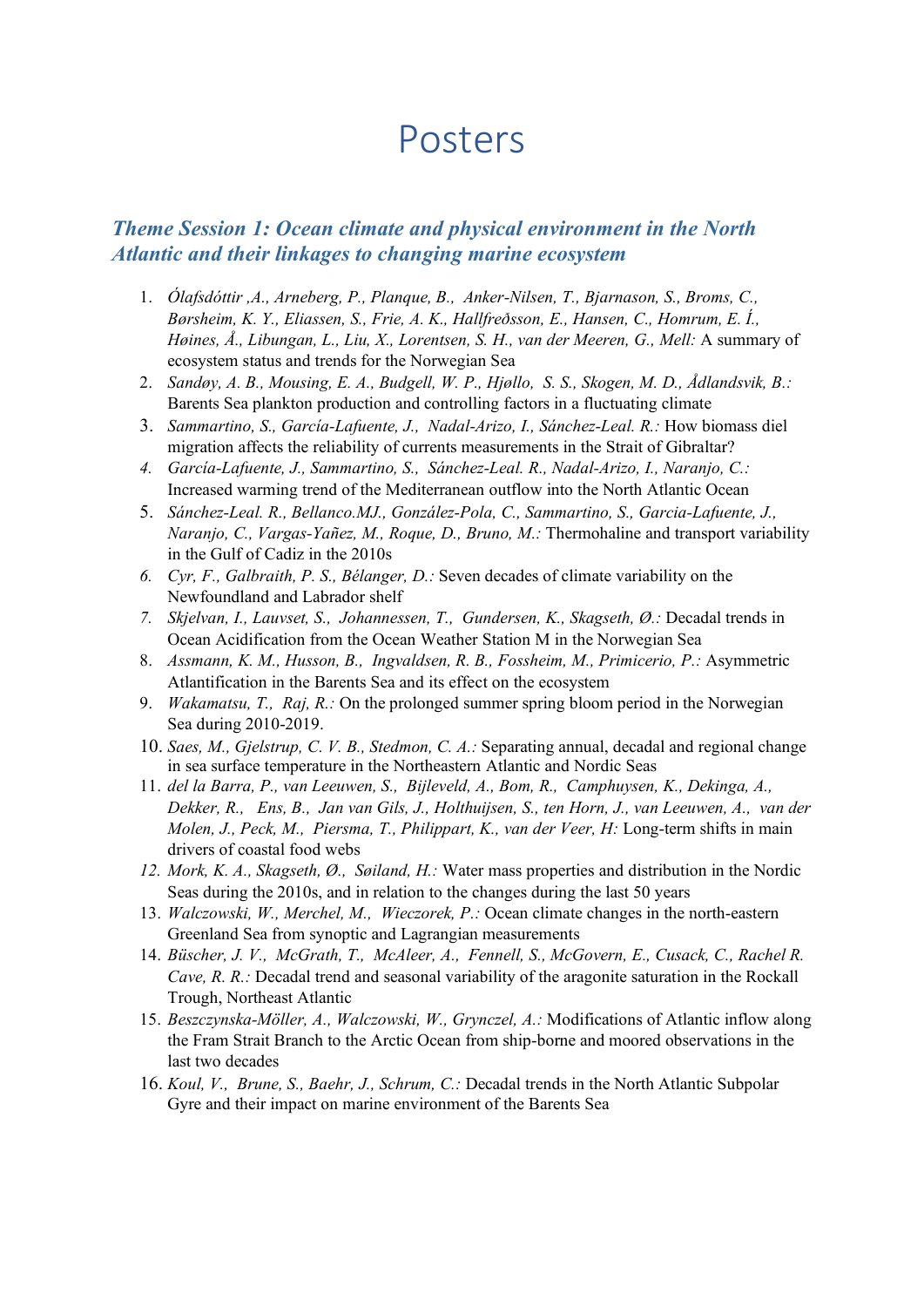### *Theme Session 2: Decadal change and trends in North Atlantic/sub-Arctic plankton and their ecosystems*

- 17. *Gundersen, K., Lien, V. S.:* Declining silicate and nitrate concentrations in the Nordic Seas
- 18. *Gluchowska, G., Ormańczyk, M.R., Patuła, W., Strzelewicz, A., Kwaśniewski, S.:* A boreal breeze in the functional structure of arctic zooplankton
- 19. *Jacobsen, S., Gaard, E., Hátún, H.:* Decline in pre-bloom Calanus finmarchicus egg production on the Faroe shelf since the 1990s
- 20. *Aarflot, J. M., Hjøllo, S. S., Strand, E., Skogen, M. D.:* Transportation and predation control structures the distribution of a key calanoid in the Nordic Seas
- 21. *Uriarte, I., Iriarte, A., Villate F., Barroeta, Z., Bidegain, G.:* Patterns of variations in the neritic copepod community of the Basque coast (Bay of Biscay) during the last two decades (1998-2020) in relation to climate teleconnection and local environmental variables
- 22. *Ndah. A. B., Kirstein, I. V., Meunier, C., Wiltshire, K. H., Boersma, M.: Helgoland Roads* A stepwise approach to unravel potential zooplankton indicators
- 23. *González Cabrera, C., Romero P., Moya F., García-Martínez M.C., Baldo P., Llopes M., Vilas C., González-Ortegón E, Jiménez M.P., Sánchez-Leal R.:* The evolution of the zooplankton community in the Gulf of Cádiz, SW Iberian Peninsula
- *24. Børsheim, K. Y., Skagseth, Ø., Mork, K. A.:* Primary production in the Norwegian Sea
- 25. *Petursdottir, H., Gislason, A., Silva, T.:* Zooplankton variability in the waters around Iceland
- 26. *van Bortel, L., van den Oever, A.:* Phytoplankton trends in the Noordwijk transect
- 27. *Kwasniewski, S., Gluchowska, M., Olszewska, A., Walczowski, W., Carstensen, J*: Vertical distribution of zooplankton and climate variability  $- A$  decadal glimpse from the West Spitsbergen Current
- 28. *Dutz, J., Huwer,B. , Dierking, J.:* Phenological variations of zooplankton in the central Baltic Sea during a decade of warming
- *29. Chen, E. Y.S., Błachowiak-Samołyk, K., Trudnowska, E.:* Planktonic ostracods at the gateway to a changing Arctic: Decadal variability of abundance, biodiversity, and vertical distribution in Kongsfjorden
- *30. Bélanger, D., Cyr, F.:* Seasonal and decadal variation in zooplankton community composition in coastal Newfoundland waters
- *31. Falkenhaug, T., Johannessen, T.:* Decadal trends in gelatinous zooplankton along the Norwegian Skagerrak coast
- *32. Hubert, Z., Epinoux, A., Gallot, C., Cornille, V., Louchart, A., Bonato, S., Crouvoisier, M., Bruaut, M., Lebourg, E., Delarbre, J., Dédécker, C., Caillault, E. P., Hébert, P. A., Wacquet, G., Artigas, L. F.:* Decennial phytoplankton dynamics in the Strait of Dover by applying an automated in vivo approach
- 33. *Vilas, C., Baldo F., Gonzalez-Ortegon E., van Berjeijk S., Cabrera S., Ramirez A., Cardenas P., Cañavate P.:* Decadal variability 2010-2021 of zooplankton community at the Guadalquivir estuary (Southern Spain)
- 34. *Clarke, D., Yamanaka, T., Cusack, C., Kelly, J.:* Review of changes in phytoplankton species occurrence, abundance and distribution in Irish Coastal Waters 2010-2019.
- 35. *Balazy, K,. Trudnowska, E., Boehnke, R., Dąbrowska, A. M., Jakubas, D., Wojczulanis-Jakubas, K., Darecki, M., Szeligowska, M., Błachowiak-Samołyk, K..:* How does the dynamics of primary production affect the availability of food for seabirds in the fluctuating high-Arctic environment?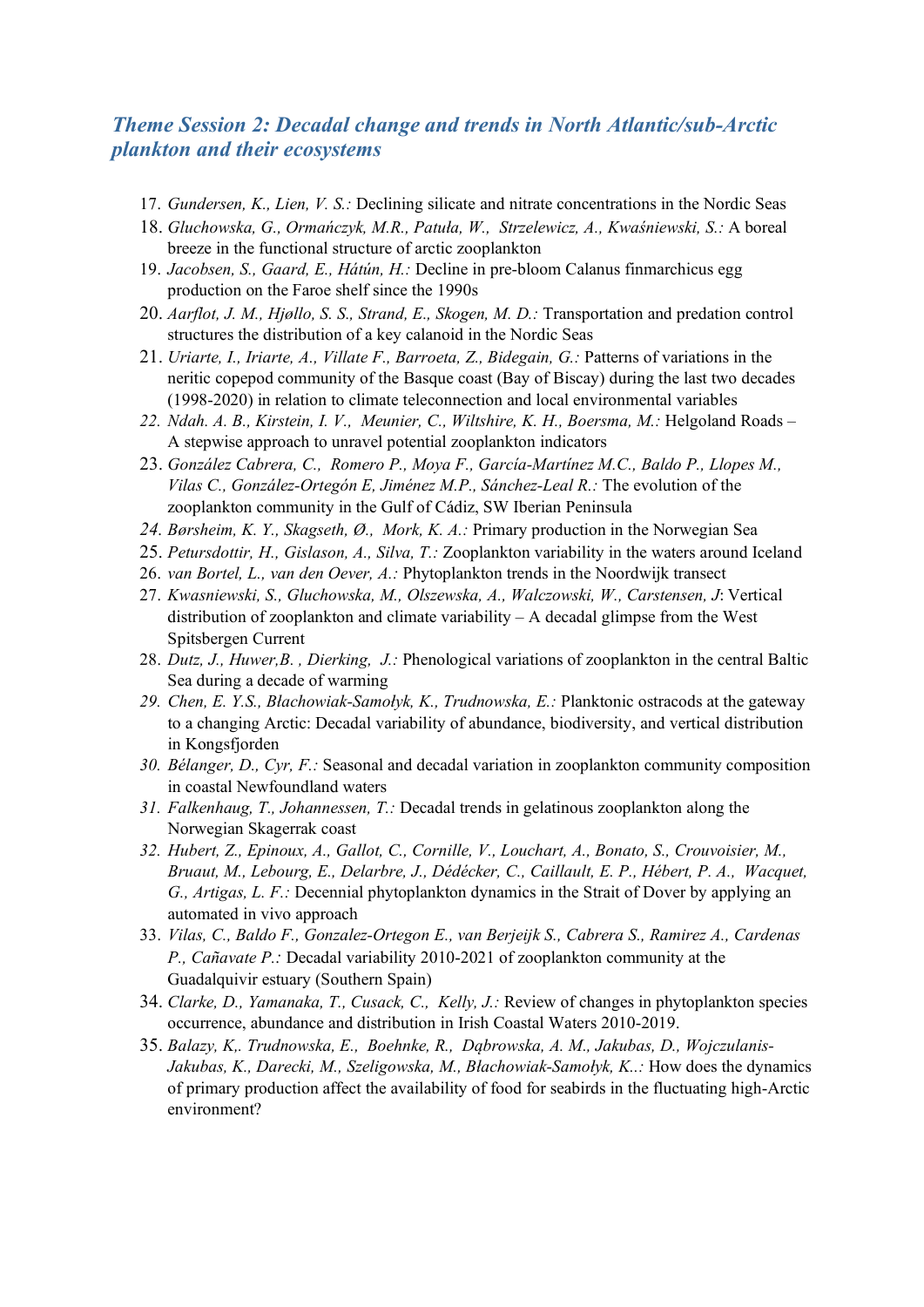### *Theme Session 3: Trends and drivers of decadal variability in fish and invertebrates*

- 36. *González-Ortegón, E., Cuesta, J. A., Baldó, F., Vilas, C.:* Trends in the species composition at the southernmost estuary of the Atlantic coast of Europe
- 37. *Ottersen, G., Holt, R. H.:* Barents Sea cod recruitment less affected by temperature variability when spawning stock includes old, large fish
- 38. *Vaughan, L., Minto, C., Reid, D., Cusack, C., Poole, R., Stokes, D., Lynam, C., Brophy,D.:*  Impacts of climate change on commercial fish stocks in Irish waters
- 39. *Vilas, C., Simon, F.W., Baldo, F., Ramos, F., Gonzalez-Ortegon, E., Drake, P., Vasseur, D.:*  Multidecadal (1997-2020) telecoupling of water management for terrestrial agriculture and a marine fishery at Southern Spain
- 40. *Eliasen, S. K., Eydna í Homrum, E. Í., Jacobsen, J. A., Kristiansen, I., Óskarsson, G. J., Are Salthaug, A., Erling Kåre Stenevik, E. K., I:* Spatial distribution of different age groups of herring in Norwegian Sea, May 1996-2020
- *41. Brown-Vuillemin, S., Chabot, D., Nozères, C. Tremblay, R., Robert, D. Sirois, P.:* Diet composition of redfish (Sebastes sp.) during periods of collapse and massive resurgence of the Gulf of St. Lawrence stock
- *42. Surma, S., Skaret, G., Pitcher, T. J., Lam, M. E.:* Decadal trends in the Norwegian and Barents Sea ecosystem, 2010-2018
- 43. *Sowa, A. M., Bałazy ,P., Chełchowski, M., Kukliński, P.:* Settlement variability of Arctic cryptic benthic communities (between 2010 and 2020) as a result of natural environmental fluctuations
- 44. *Højgaard, D. P., Danielsen, J., Steingrund, P.:* Nest-site attendance of Northern Fulmar (Fulmarus glacialis) reflects marine ecosystem productivity based on monthly counts over a 26 year period
- 45. *Steingrund, P., Matras, U., Kristiansen, I., Broms, C. T., Pétursdóttir, H., Jansen, T.:* Long term dynamics of the Faroe Shelf ecosystem and potential effects of zooplankton advected from the Norwegian Sea
- *46. Burns, C. M., Plourde, S., Lehoux, C., Pepin, P., Sirois,P., Robert, D.:* Drivers of the shifting recruitment dynamics of redfish (Sebastes mentella) in the Gulf of St. Lawrence, Canada
- *47. Coussau, L., Robert, D., Sirois, P.:* Spatiotemporal variability in otolith elemental fingerprint and the potential to determine redfish (Sebastes mentella) origins in the Gulf of St. Lawrence, Canada
- 48. *Kajiya Endo. C. A., Skogen, M. D., Hjøllo, S. S., Stige, L. C., Vikebø. F. B.:* Effects of climate and demographic structure of spawners on growth and survival of offspring
- 49. *Tøsdal, T. G. H., Folkvord, A., Iversen, S. A., Skagseth, Ø., Nøttestad, L.:* Long-term spatial and temporal patterns in the Norwegian mackerel fishery from 1900 to 2020
- 50. *Gauthier, C., Robert, D., LeBris, A., Fisher, J. A. D., Sirois, P.:* Quantifying spatial dynamics and stock structure of Atlantic halibut within the Gulf of St. Lawrence to improve sustainable exploitation and management
- 51. *Nascimento, M. C., Husson, B., Guillet, L., Torstein Pedersen, T.:* Modeled species distributions and changes in water temperature and ice coverage in the Barents Sea in the last decade
- 52. *Stiansen , J. E., Sandø, A. B., ohansen, G. O., Aglen, A., Renner, A.,:* Climate change and new potential spawning sites for North East Arctic cod

### *Theme Session 4: Expanding horizons: assessing decadal changes and incorporating Social-Ecological Systems in the North Atlantic*